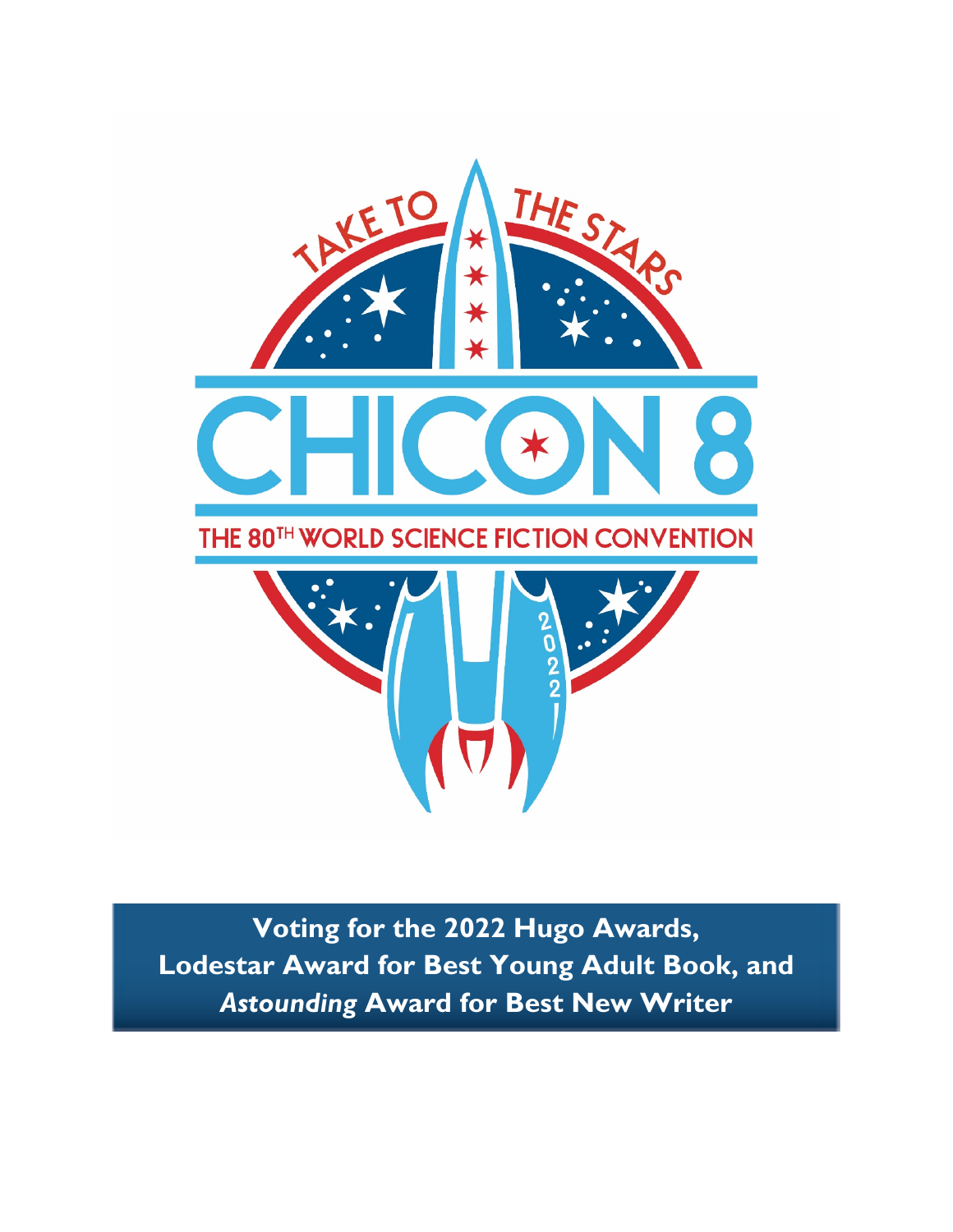#### Please return ballot to: CHICON 8 HUGO ADMINISTRATION c/o KAT JONES P.O. BOX 3211 SUGAR LAND, TX 77487-3211 USA

## THIS BALLOT MUST BE **RECEIVED** BY: **Thursday, August 11, 2022 at 11:59pm PDT (UTC-7)**

To vote online, visit the members area on the Chicon 8 website at [https://registration.chicon.org.](https://registration.chicon.org/) Once online voting opens, your ballot will be available under "My Memberships." If you need assistance, contact [hugo-help@chicon.org.](mailto:hugo-help@chicon.org)

Reproduction and distribution of this form is permitted and encouraged, provided that it is reproduced verbatim and in its entirety, with no additional material other than the name of the person or organization responsible for the reproduction.

For more information about the 2022 Hugo Awards, please visit our web page at <https://chicon.org/home/whats-happening/hugo-awards/>

"World Science Fiction Society", "WSFS", "World Science Fiction Convention", "Worldcon", "NASFiC", "Hugo Award", the Hugo Award Logo, and the distinctive design of the Hugo Award Trophy Rocket are service marks of the World Science Fiction Society, an unincorporated literary society.

## **THANK YOU FOR PARTICIPATING IN THE 2022 HUGO, LODESTAR, AND**  *ASTOUNDING* **AWARDS!**

The Hugo Award is the leading award for excellence in the field of science fiction and fantasy. The Hugo Awards are presented each year by the World Science Fiction Society ("WSFS"), at the World Science Fiction Convention ("Worldcon").

The Hugo Awards will be presented at a formal ceremony on Sunday, September 4, 2022, at Chicon 8, the 80th World Science Fiction Convention, in Chicago.

The official website of the Hugo Awards is www.thehugoawards.org, where you can find the full history of the Hugo Awards as well as the names of past finalists and winners, information about the voting process, a gallery of past trophy designs, and more. The Chicon 8 website contains more information about the 2022 Hugo Awards at [https://chicon.org/home/whats-happening/hugo-awards/.](https://chicon.org/home/whats-happening/hugo-awards/) Questions about the administration of the 2022 Hugo Awards should be directed to hugo-help@chicon.org.

Chicon 8 members will be entitled to nominate for the 2023 Hugo Awards, the Lodestar Award for Best Young Adult Book and the *Astounding* Award for Best New Writer, all of which will be administered by Chengdu WorldCon 81st, the 2023 Worldcon. Nominations for the 2023 Awards will open in January 2023.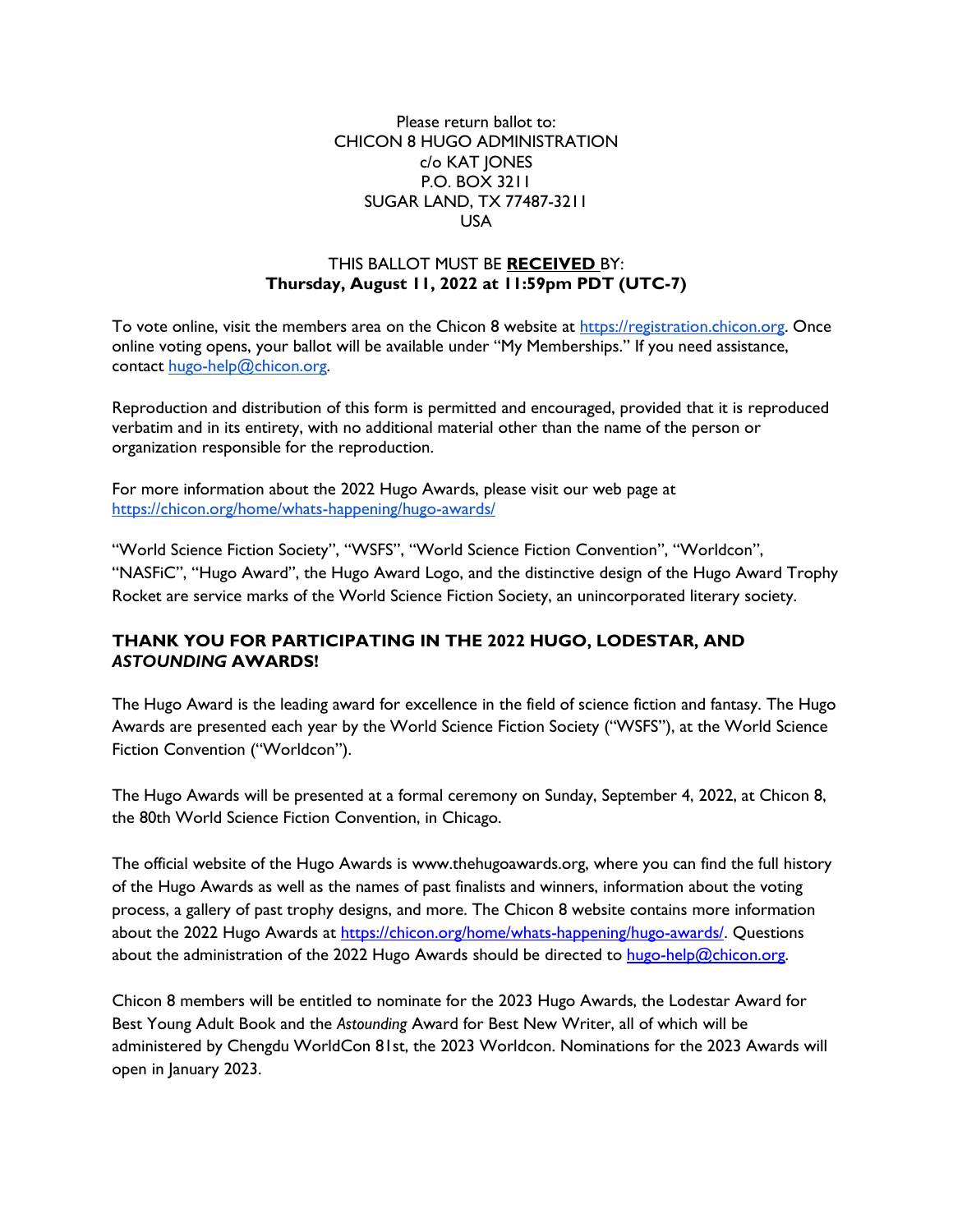## **Eligibility to vote:**

You may vote for the 2022 Hugo Awards, the Lodestar Award for Best Young Adult Book, and the *Astounding* Award for Best New Writer, if you are a Supporting or Adult, Young Adult, Teen, Child, or Virtual Attending member of Chicon 8, the 2022 World Science Fiction Convention. Please complete the eligibility section, and remember to sign your ballot. To purchase a membership, please visit: [https://registration.chicon.org.](https://registration.chicon.org/) 

#### **How to vote:**

- This ballot uses a modified version of the Single Transferable Vote for a single winner, sometimes known as the Alternative Vote or Instant Runoff Ballot.
- To vote, mark your choices in each category in order of preference: "1" for first place, "2" for second place, and so on.
- A lower preference is considered only if all the candidates ranked higher have been eliminated.
- You are not required to rank all the finalists in any category.
- Number your choices sequentially beginning with "1". If you skip any number, your choices after that skipped number will not be counted. If you leave your first preference blank, your vote will not be counted in that category at all.
- If you decide not to vote in any given category, leave it blank.
- Note that "No Award" is not an abstention. It means that none of the finalists ranked below No Award should be given the award in question.
- If you give preference votes to finalists below your ranking of No Award, your vote will count for those finalists if all higher-ranked preferences, including No Award, are eliminated.
- When the ballots are counted, all the first place votes will be tabulated.
- If no finalist receives more than half of the votes, the finalist with the fewest first place votes is eliminated, and their votes are transferred to the finalists with the next preferences on those ballots.
- This process of elimination of the last-placed finalist and redistribution of their votes to the next available preference continues until one finalist has more than half of all remaining votes, at which point that finalist becomes the winner (except under specific conditions described in Sections 3.6 and 3.12 of the WSFS Constitution).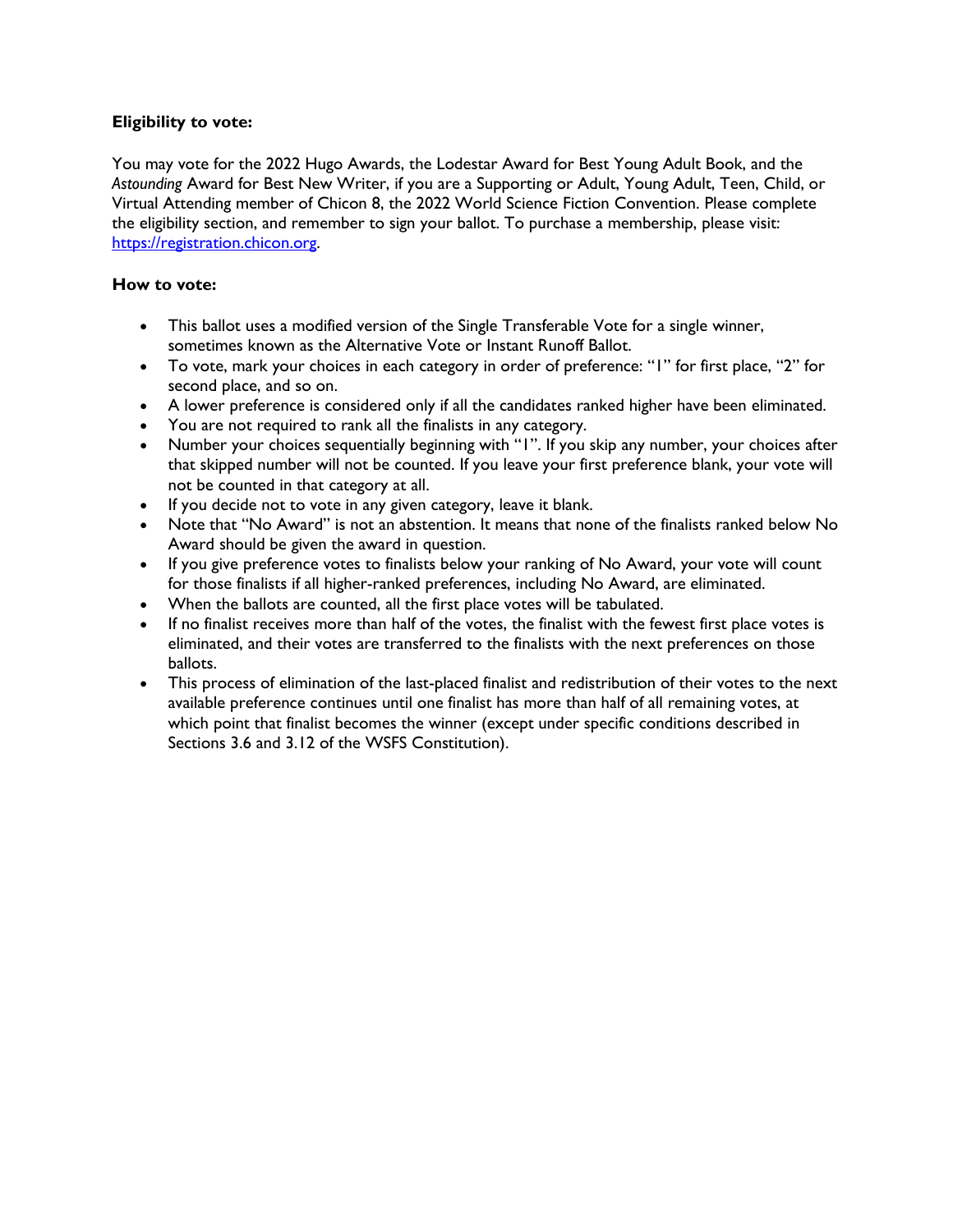## Ballot for the 2022 Hugo Awards, Lodestar Award, and Astounding Award

#### **VOTER ELIGIBILITY** PLEASE PRINT OR TYPE CLEARLY THIS SECTION IS MANDATORY AND MUST BE LEGIBLE.

| Name:    |  |  |
|----------|--|--|
| Address: |  |  |
|          |  |  |
| City:    |  |  |
|          |  |  |
|          |  |  |
| Country: |  |  |
|          |  |  |
|          |  |  |

## **SIGNATURE (MANDATORY)**

Ballot is invalid without a signature and will not be counted.

## ALL BALLOTS MUST BE RECEIVED BY: Thursday II August 2022 at II:59pm PDT (UTC-7)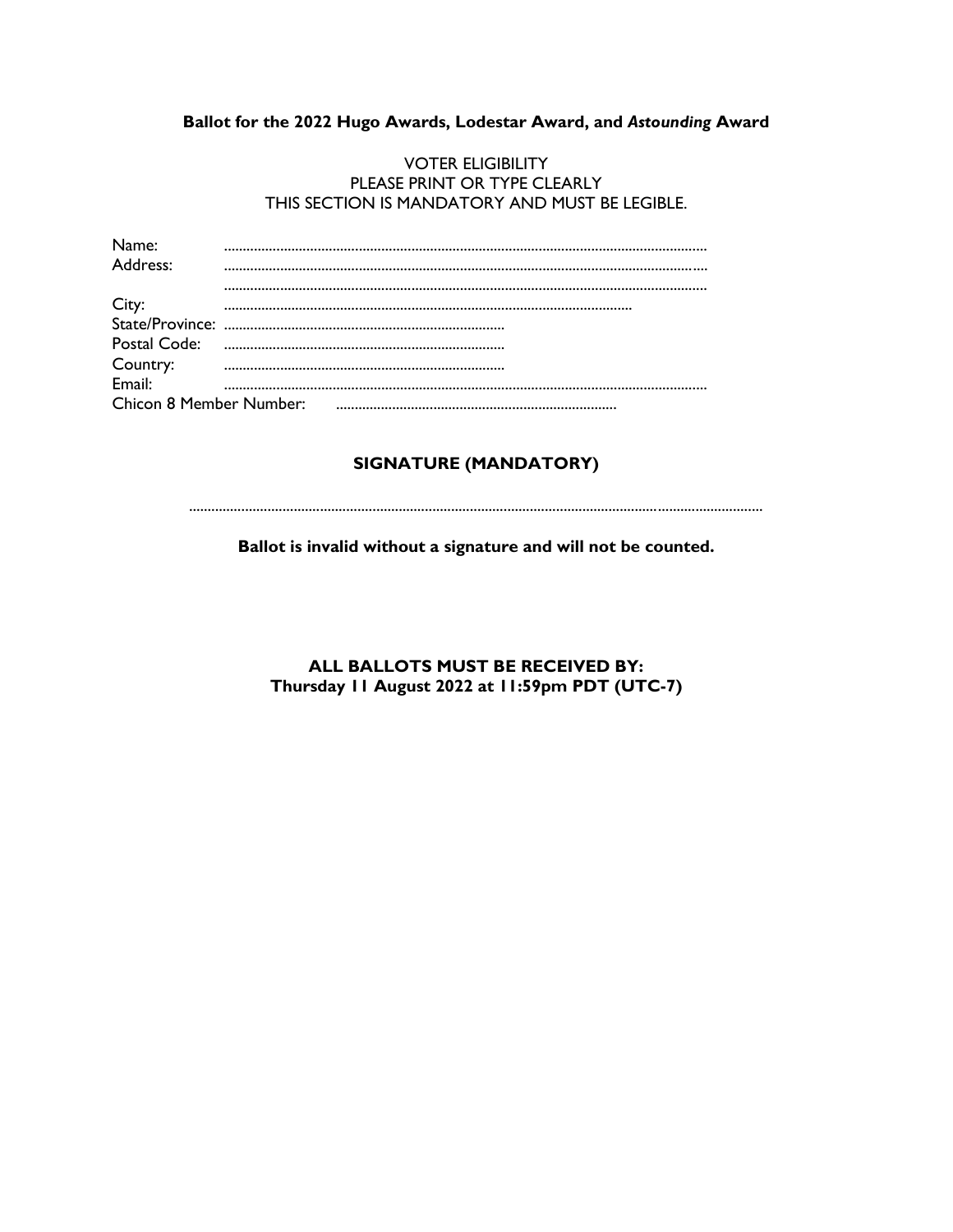# $*$  2022 Hugo Award Ballot  $*$ .

## **Best Novel**

| A Desolation Called Peace, by Arkady Martine (Tor)                                         |
|--------------------------------------------------------------------------------------------|
| The Galaxy, and the Ground Within, by Becky Chambers (Harper Voyager / Hodder & Stoughton) |
| Light From Uncommon Stars, by Ryka Aoki (Tor)                                              |
| A Master of Djinn, by P. Djèlí Clark (Tordotcom / Orbit UK)                                |
| Project Hail Mary, by Andy Weir (Ballantine / Del Rey)                                     |
| She Who Became the Sun, by Shelley Parker-Chan (Tor / Mantle)                              |
| No Award                                                                                   |
|                                                                                            |

## **Best Novella**

| Across the Green Grass Fields, by Seanan McGuire (Tordotcom) |
|--------------------------------------------------------------|
| Elder Race, by Adrian Tchaikovsky (Tordotcom)                |
| Fireheart Tiger, by Aliette de Bodard (Tordotcom)            |
| The Past Is Red, by Catherynne M. Valente (Tordotcom)        |
| A Psalm for the Wild-Built, by Becky Chambers (Tordotcom)    |
| A Spindle Splintered, by Alix E. Harrow (Tordotcom)          |
| No Award                                                     |
|                                                              |

## **Best Novelette**

| "Bots of the Lost Ark", by Suzanne Palmer (Clarkesworld, Jun 2021)                        |
|-------------------------------------------------------------------------------------------|
| "Colors of the Immortal Palette", by Caroline M. Yoachim (Uncanny Magazine, Mar/Apr 2021) |
| L'Esprit de L'Escalier, by Catherynne M. Valente (Tordotcom)                              |
| "O2 Arena", by Oghenechovwe Donald Ekpeki (Galaxy's Edge, Nov 2021)                       |
| "That Story Isn't the Story", by John Wiswell (Uncanny Magazine, Nov/Dec 2021)            |
| "Unseelie Brothers, Ltd.", by Fran Wilde (Uncanny Magazine, May/Jun 2021)                 |
| No Award                                                                                  |
|                                                                                           |

## **Best Short Story**

- \_\_\_\_\_\_ "Mr. Death", by Alix E. Harrow (*Apex Magazine*, Feb 2021)
- \_\_\_\_\_\_ "Proof by Induction", by José Pablo Iriarte (*Uncanny Magazine*, May/Jun 2021)
- \_\_\_\_\_\_ "The Sin of America", by Catherynne M. Valente (*Uncanny Magazine*, Mar/Apr 2021)
- \_\_\_\_\_\_ "Tangles", by Seanan McGuire (*Magicthegathering.com: Magic Story*, Sep 2021)
- \_\_\_\_\_\_ "Unknown Number", by Blue Neustifter (Twitter, Jul 2021)
- \_\_\_\_\_\_ "Where Oaken Hearts Do Gather", by Sarah Pinsker (*Uncanny Magazine*, Mar/Apr 2021)
- \_\_\_\_\_\_ No Award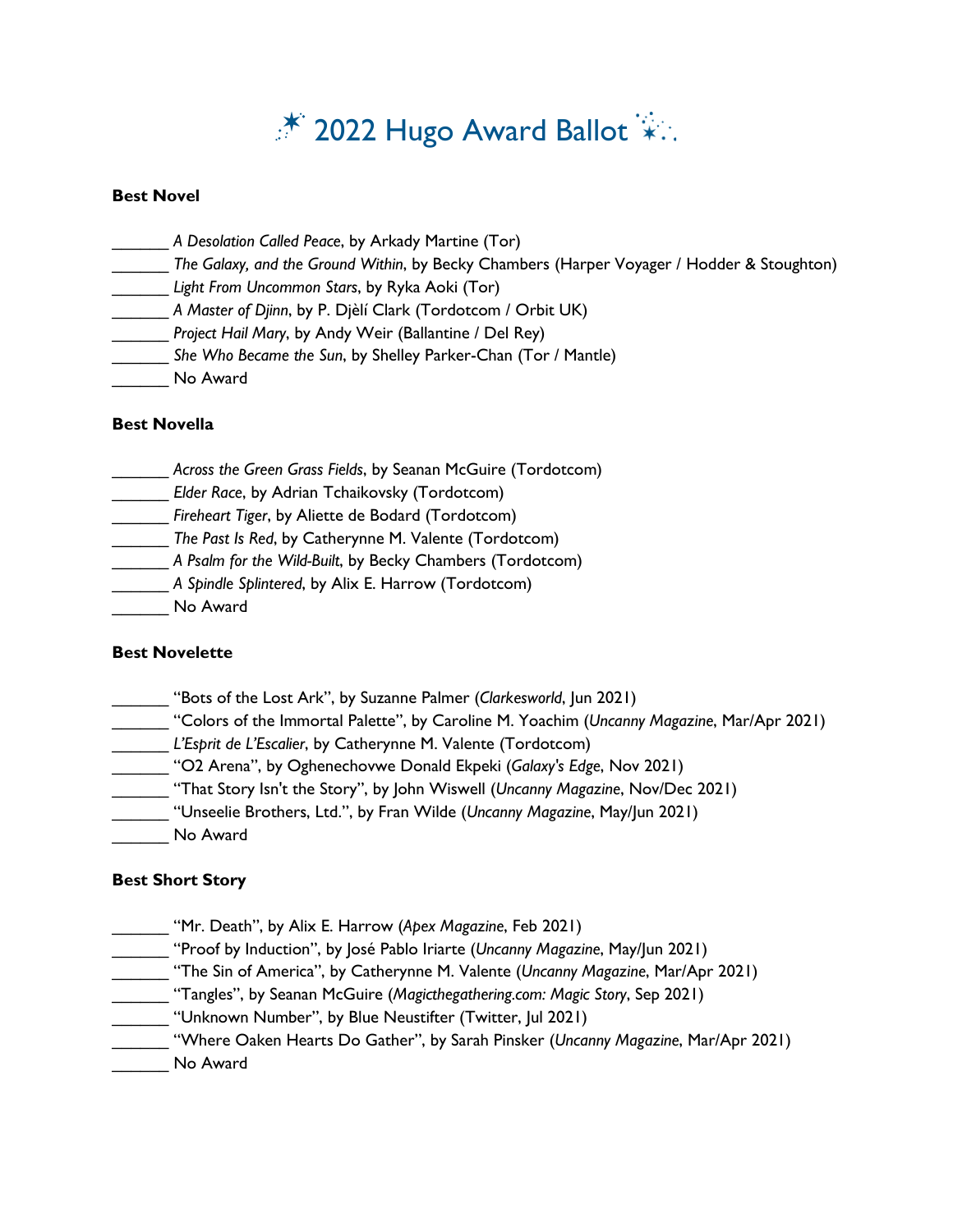## **Best Series**

- \_\_\_\_\_\_ *The Green Bone Saga*, by Fonda Lee (Orbit)
- \_\_\_\_\_\_ *The Kingston Cycle*, by C. L. Polk (Tordotcom)
- \_\_\_\_\_\_ *Merchant Princes*, by Charles Stross (Tor UK / Tor)
- \_\_\_\_\_\_ *Terra Ignota*, by Ada Palmer (Tor Books)
- \_\_\_\_\_\_ *Wayward Children*, by Seanan McGuire (Tordotcom)
- \_\_\_\_\_\_ *The World of the White Rat*, by T. Kingfisher (Ursula Vernon) (Argyll Productions)
- No Award

## **Best Graphic Story or Comic**

- \_\_\_\_\_\_ *DIE, vol. 4: Bleed*, written by Kieron Gillen, art by Stephanie Hans, lettering by Clayton Cowles (Image)
	- \_\_\_\_\_\_ *Far Sector*, written by N.K. Jemisin, art by Jamal Campbell (DC)
- Lore Olympus, vol. 1, by Rachel Smythe (Del Rey)
- \_\_\_\_\_\_ *Monstress, vol. 6: The Vow*, written by Marjorie Liu, art by Sana Takeda (Image)
- \_\_\_\_\_\_ *Once & Future, vol. 3: The Parliament of Magpies,* written by Kieron Gillen, illustrated by Dan Mora, colored by Tamra Bonvillain (BOOM!)
- \_\_\_\_\_\_ *Strange Adventures*, written by Tom King, art by Mitch Gerads and Evan "Doc" Shaner (DC)
- \_\_\_\_\_\_ No Award

## **Best Related Work**

- \_\_\_\_\_\_ *Being Seen: One Deafblind Woman's Fight to End Ableism*, by Elsa Sjunneson (Tiller Press)
- \_\_\_\_\_\_ *The Complete Debarkle: Saga of a Culture War*, by Camestros Felapton (Camestros Felapton)
- \_\_\_\_\_\_ *Dangerous Visions and New Worlds: Radical Science Fiction, 1950 to 1985*, edited by Andrew Nette and Iain McIntyre (PM Press)
- "How Twitter can ruin a life", by Emily St. James (Vox, Jun 2021)
- \_\_\_\_\_\_ *Never Say You Can't Survive*, by Charlie Jane Anders (Tordotcom)
- \_\_\_\_\_\_ *True Believer: The Rise and Fall of Stan Lee*, by Abraham Riesman (Crown)
- \_\_\_\_\_\_ No Award

## **Best Dramatic Presentation, Long Form**

- Dune, screenplay by Jon Spaihts, Denis Villeneuve, and Eric Roth; directed by Denis Villeneuve; based on the novel *Dune* by Frank Herbert (Warner Bros / Legendary Entertainment)
- \_\_\_\_\_\_ *Encanto*, screenplay by Charise Castro Smith and Jared Bush; directed by Jared Bush, Byron Howard, and Charise Castro Smith (Walt Disney Studios Motion Pictures)
- \_\_\_\_\_\_ *The Green Knight,* written and directed by David Lowery (BRON Studios/A24)
- \_\_\_\_\_\_ *Shang-Chi and the Legend of the Ten Rings*, screenplay by Dave Callaham, Destin Daniel Cretton,
	- Andrew Lanham; directed by Destin Daniel Cretton (Walt Disney Studios Motion Pictures)
- \_\_\_\_\_\_ *Space Sweepers*, screenplay by Jo Sung-hee, Yookang Seo-ae, and Yoon Seung-min; directed by Jo Sung-hee (Bidangil Pictures)
- \_\_\_\_\_\_ *WandaVision*, screenplay by Peter Cameron, Mackenzie Dohr, Laura Donney, Bobak Esfarjani, Megan McDonnell, Jac Schaeffer (created by and head writer), Cameron Squires, Gretchen Enders, Chuck Hayward; directed by Matt Shakman (Disney+)
	- \_\_\_\_\_\_ No Award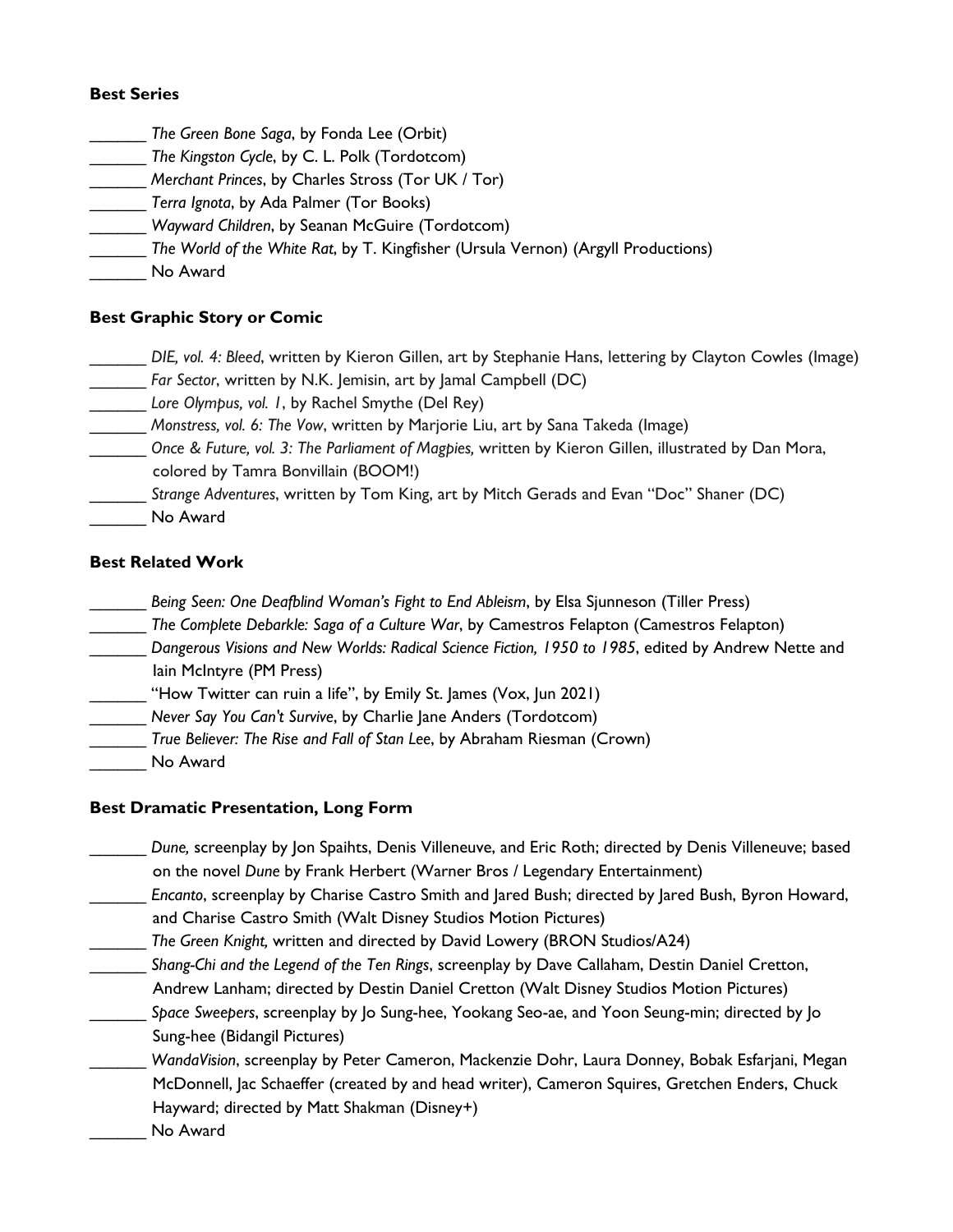## **Best Dramatic Presentation, Short Form**

\_\_\_\_\_\_ *The Wheel of Time*: *The Flame of Tar Valon*, written by Justine Juel Gillmer, directed by Salli Richardson-Whitfield, based on *The Wheel of Time* series by Robert Jordan (Amazon Studios) \_\_\_\_\_\_ *For All Mankind: The Grey*, written by Matt Wolpert and Ben Nedivi; directed by Sergio Mimica-Gezzan (Tall Ship Productions/Sony Pictures Television) \_\_\_\_\_\_ *Arcane: The Monster You Created*, written by Christian Linke and Alex Yee; story by Christian Linke, Alex Yee, Conor Sheehy, and Ash Brannon; directed by Pascal Charrue and Arnaud Delord (Netflix) \_\_\_\_\_\_ *The Expanse: Nemesis Games*, written by Daniel Abraham, Ty Franck, and Naren Shankar; directed by Breck Eisner (Amazon Studios) \_\_\_\_\_\_ *Loki: The Nexus Event*, written by Eric Martin, directed by Kate Herron, created for television by Michael Waldron (Disney+) \_\_\_\_\_\_ *Star Trek: Lower Decks: wej Duj*, written by Kathryn Lyn, directed by Bob Suarez (CBS Eye Animation Productions) \_\_\_\_\_\_ No Award

## **Best Editor, Short Form**

- \_\_\_\_\_\_ Neil Clarke
- **Example 2** Oghenechovwe Donald Ekpeki
- Mur Lafferty & S.B. Divya
- \_\_\_\_\_\_ Jonathan Strahan
- \_\_\_\_\_\_ Sheree Renée Thomas
- \_\_\_\_\_\_ Sheila Williams
- \_\_\_\_\_\_ No Award

## **Best Editor, Long Form**

- Ruoxi Chen
- \_\_\_\_\_\_ Nivia Evans
- Sarah T. Guan
- **\_\_\_\_\_\_\_** Brit Hvide
- \_\_\_\_\_\_ Patrick Nielsen Hayden
- \_\_\_\_\_\_ Navah Wolfe
- \_\_\_\_\_\_ No Award

## **Best Professional Artist**

- \_\_\_\_\_\_ Tommy Arnold
- \_\_\_\_\_\_ Rovina Cai
- \_\_\_\_\_\_\_ Ashley Mackenzie
- \_\_\_\_\_\_ Maurizio Manzieri
- \_\_\_\_\_\_ Will Staehle
- \_\_\_\_\_\_ Alyssa Winans
- \_\_\_\_\_\_ No Award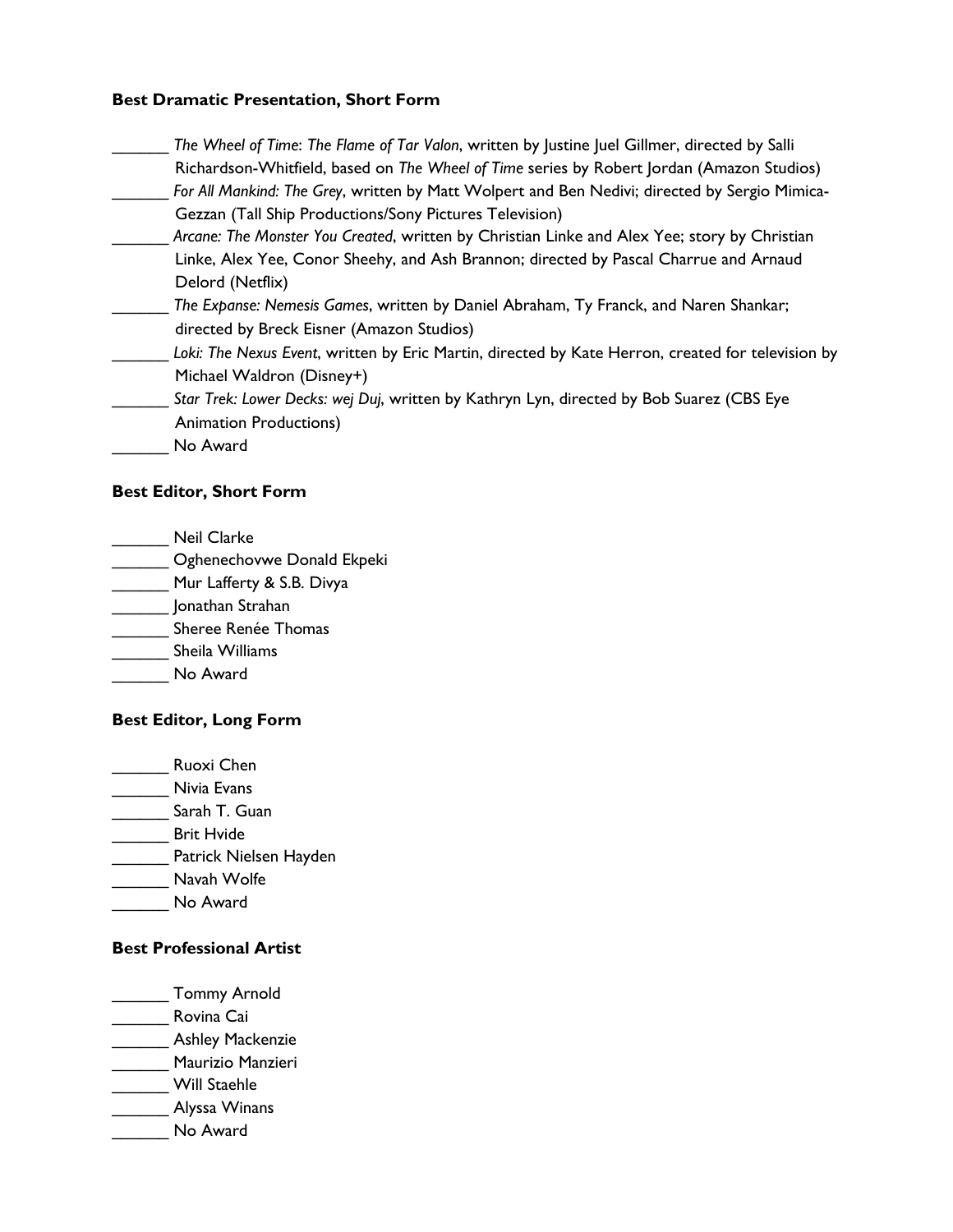#### **Best Semiprozine**

- \_\_\_\_\_\_ *Beneath Ceaseless Skies*, editor Scott H. Andrews
- \_\_\_\_\_\_ *Escape Pod*, editors S.B. Divya, Mur Lafferty, and Valerie Valdes; assistant editors Benjamin C. Kinney and Premee Mohamed; guest editor Brent C. Lambert; hosts Tina Connolly and Alasdair Stuart; audio producers Summer Brooks and Adam Pracht; and the entire Escape Pod team
- \_\_\_\_\_\_ *FIYAH Magazine of Black Speculative Fiction*, publisher Troy L Wiggins; executive editor DaVaun Sanders; managing editor Eboni Dunbar; poetry editor B. Sharise Moore; reviews editor and social media manager Brent Lambert; art director L. D. Lewis; web editor Chavonne Brown; non-fiction editor Margeaux Weston; guest editors Summer Farah and Nadia Shammas; acquiring editors Kaleb Russell, Rebecca McGee, Kerine Wint, Joshua Morley, Emmalia Harrington, Genine Tyson, Tonya R. Moore, Danny Lore; technical assistant Nelson Rolon \_\_\_\_\_\_ *PodCastle*, co-editors Jen R. Albert, C. L. Clark, Shingai Njeri Kagunda, and Eleanor R. Wood; assistant editors Summer Fletcher and Sofía Barker; audio producer Peter Adrian Behravesh; host Matt Dovey; and the entire PodCastle team
- \_\_\_\_\_\_ *Strange Horizons*, Vanessa Aguirre, Joseph Aitken, Kwan-Ann Tan, Rachel Ayers, M H Ayinde, Tierney Bailey, Scott Beggs, Drew Matthew Beyer, Gautam Bhatia, Tom Borger, S. K. Campbell, Emma Celi, Zhui Ning Chang, Rita Chen, Tania Chen, Liz Christman, Emma-Grace Clarke, Linda H. Codega, Bruhad Dave, Sarah Davidson, Tahlia Day, Belen Edwards, Rebecca Evans, Ciro Faienza, Courtney Floyd, Lila Garrott, Guananí Gómez-Van Cortright, Colette Grecco, Julia Gunnison, Dan Hartland, Sydney Hilton, Angela Hinck, Amanda Jean, Jamie Johnson, Sean Joyce-Farley, Erika Kanda, Kat Kourbeti, Catherine Krahe, Anna Krepinsky, Clayton Kroh, Natasha Leullier, Dante Luiz, Gui Machiavelli, Cameron Mack, Samantha Manaktola, Marisa Manuel, Jean McConnell, Heather McDougal, Maria Morabe, Amelia Moriarty, Sarah Noakes, Aidan Oatway, AJ Odasso, Joel Oliver-Cormier, Kristina Palmer, Karintha Parker, Anjali Patel, Juliana Pinho, Nicasio Reed, Belicia Rhea, Abbey Schlanz, Elijah Rain Smith, Alyn Spector, Hebe Stanton, Melody Steiner, Romie Stott, Yejin Suh, Sonia Sulaiman, Ben Tyrrell, Renee Van Siclen, Kathryn Weaver, Liza Wemakor, Aigner Loren Wilson, E.M. Wright, Vicki Xu, and The Strange Horizons Editorial Collective
	- \_\_\_\_\_\_ *Uncanny Magazine*, publishers and editors-in-chief Lynne M. Thomas and Michael Damian Thomas; managing/poetry editor Chimedum Ohaegbu; nonfiction editor Elsa Sjunneson; podcast producers Erika Ensign & Steven Schapansky

No Award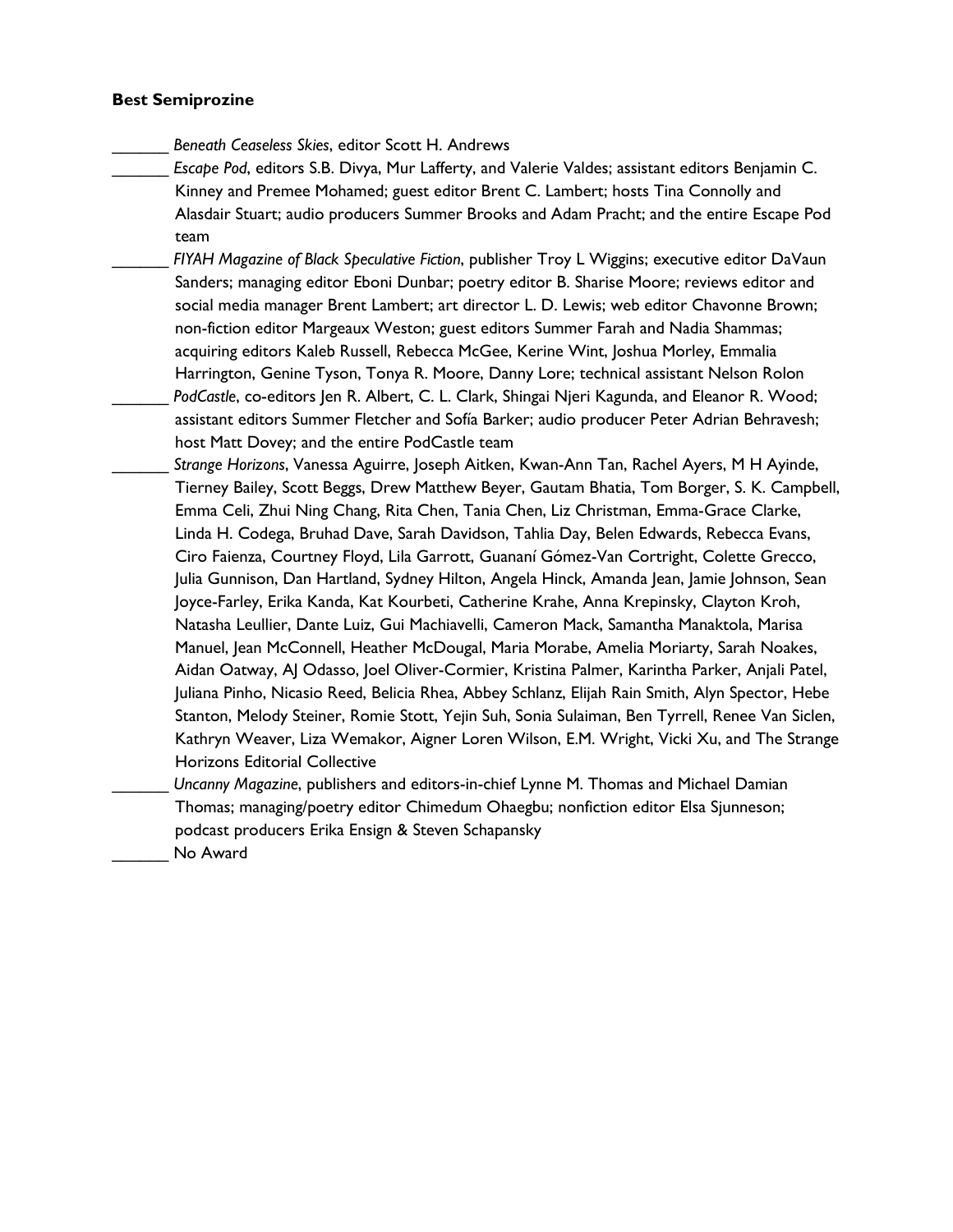## **Best Fanzine**

- \_\_\_\_\_\_ *The Full Lid*, by Alasdair Stuart and Marguerite Kenner
- \_\_\_\_\_\_ *Galactic Journey*, founder Gideon Marcus; editor Janice L. Newman; associate writers Gwyn Conaway, Jason Sacks, and John Boston
- \_\_\_\_\_\_ *Journey Planet*, edited by Erin Underwood, Jean Martin, Sara Felix, Vanessa Applegate, Chuck
- Serface, Errick Nunnally, Evan Reeves, Steven H Silver, James Bacon and Christopher J Garcia \_\_\_\_\_\_ *Quick Sip Reviews*, editor Charles Payseur
- \_\_\_\_\_\_ *Small Gods*, Lee Moyer (Icon) and Seanan McGuire (Story)
- \_\_\_\_\_\_ *Unofficial Hugo Book Club Blog*, editors Amanda Wakaruk and Olav Rokne
- \_\_\_\_\_\_ No Award

## **Best Fancast**

- \_\_\_\_\_\_ *Be The Serpent*, presented by Alexandra Rowland, Freya Marske, and Jennifer Mace
- \_\_\_\_\_\_ *The Coode Street Podcast*, presented by Jonathan Strahan and Gary K. Wolfe, Jonathan Strahan producer
- \_\_\_\_\_\_ *Hugo, Girl!*, hosts Haley Zapal, Amy Salley, and Lori Anderson; producer/editor Kevin Anderson \_\_\_\_\_\_ *Octothorpe*, by John Coxon, Alison Scott, and Liz Batty
- \_\_\_\_\_\_ *Our Opinions Are Correct*, presented by Annalee Newitz and Charlie Jane Anders, produced by Veronica Simonetti
- \_\_\_\_\_\_ *Worldbuilding for Masochists,* presented by Cass Morris, Rowenna Miller, and Marshall Ryan Maresca
- \_\_\_\_\_\_ No Award

## **Best Fan Writer**

- \_\_\_\_\_\_ Chris M. Barkley
- \_\_\_\_\_\_ Bitter Karella
- Alex Brown
- \_\_\_\_\_\_ Cora Buhlert
- \_\_\_\_\_\_ Jason Sanford
- \_\_\_\_\_\_ Paul Weimer
- No Award

## **Best Fan Artist**

- lain J. Clark \_\_\_\_\_\_ Lorelei Esther
- Sara Felix
- \_\_\_\_\_\_ Ariela Housman
- \_\_\_\_\_\_ Nilah Magruder
- Lee Moyer
- \_\_\_\_\_\_ No Award